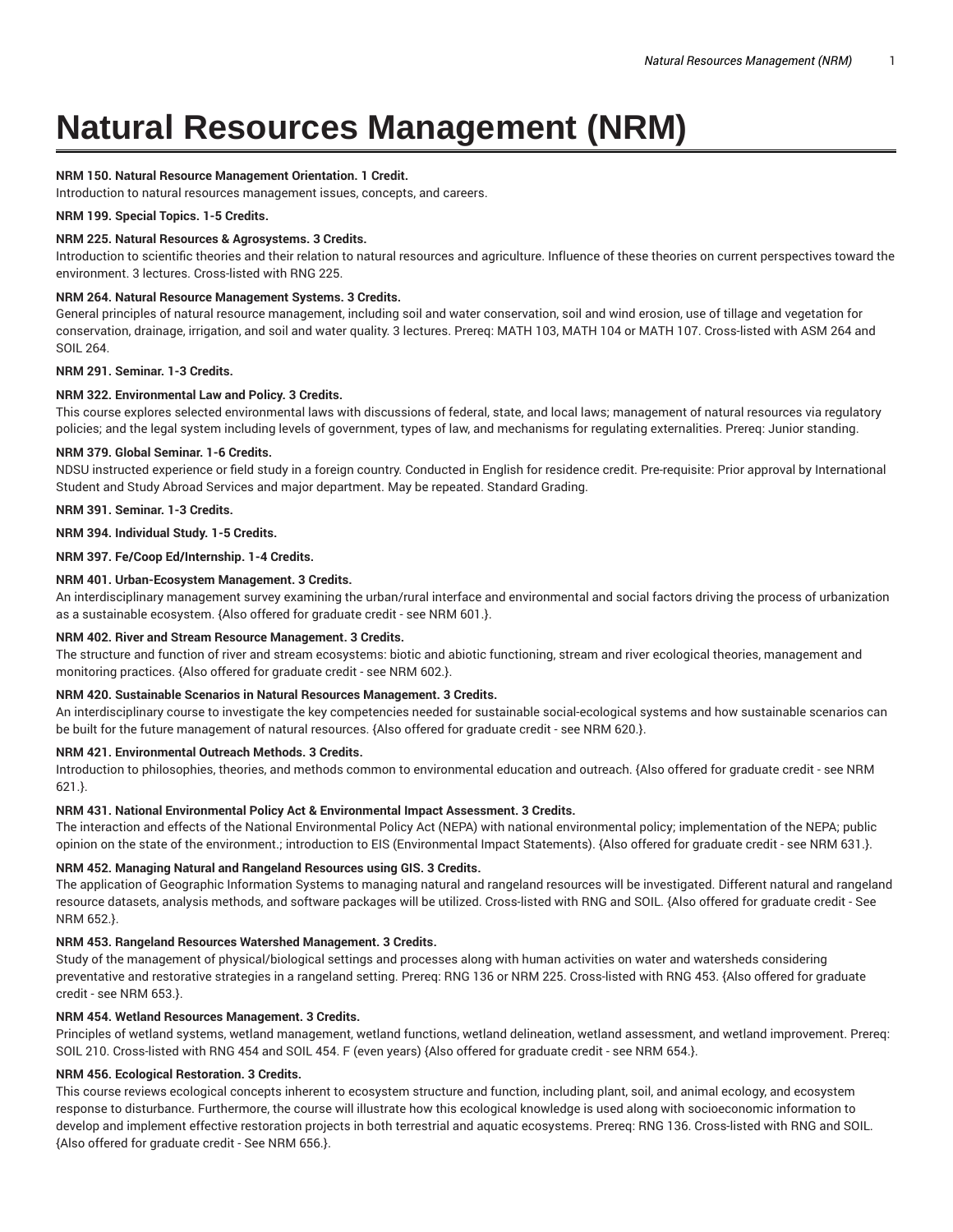## **NRM 462. Natural Resource and Rangeland Planning. 3 Credits.**

Capstone experience for School of Natural Resources Sciences majors: students use advanced planning tools and different management strategies to demonstrate integrated knowledge in managing public and private natural resources. Prereq: at least senior standing and must be a Natural Resources Management, Range Science or Soil Science major. Cross-listed with RNG and SOIL. {Also offered for graduate credit - see NRM 662.}.

**NRM 491. Seminar. 1-5 Credits.**

**NRM 493. Undergraduate Research. 1-5 Credits.**

**NRM 494. Individual Study. 1-5 Credits.**

**NRM 496. Field Experience. 1-15 Credits.**

**NRM 499. Special Topics. 1-5 Credits.**

#### **NRM 601. Urban-Ecosystem Management. 3 Credits.**

An interdisciplinary management survey examining the urban/rural interface and environmental and social factors driving the process of urbanization as a sustainable ecosystem. {Also offered for undergraduate credit - see NRM 401.}.

#### **NRM 602. River and Stream Resource Management. 3 Credits.**

The structure and function of river and stream ecosystems: biotic and abiotic functioning, stream and river ecological theories, management and monitoring practices. {Also offered for undergraduate credit - see NRM 402.}.

#### **NRM 620. Sustainable Scenarios in Natural Resources Management. 3 Credits.**

An interdisciplinary course to investigate the key competencies needed for sustainable social-ecological systems and how sustainable scenarios can be built for the future management of natural resources. {Also offered for undergraduate credit - see NRM 420.}.

#### **NRM 621. Environmental Outreach Methods. 3 Credits.**

Introduction to philosophies, theories, and methods common to environmental education and outreach. {Also offered for undergraduate credit - see NRM 421.}.

#### **NRM 631. National Environmental Policy Act & Environental Impact Assessment. 3 Credits.**

The interaction and effects of the National Environmental Policy Act (NEPA) with national environmental policy; implementation of the NEPA; public opinion on the state of the environment; introduction to EIS (Environmental Impact Statements). {Also offered for undergraduate credit - see NRM 431.}.

### **NRM 652. Managing Natural and Rangeland Resources using GIS. 3 Credits.**

The application of Geographic Information Systems to managing natural and rangeland resources will be investigated. Different natural and rangeland resource datasets, analysis methods, and software packages will be utilized. Cross-listed with RNG and SOIL. {Also offered for undergraduate credit - See NRM 452.}.

#### **NRM 653. Rangeland Resources Watershed Management. 3 Credits.**

Study of the management of physical/biological settings and processes along with human activities on water and watersheds considering preventative and restorative strategies in a rangeland setting. Cross-listed with RNG 653. {Also offered for undergraduate credit - see NRM 453.}.

#### **NRM 654. Wetland Resource Management. 3 Credits.**

Principles of wetland systems, wetland management, wetland functions, wetland assessment, and wetland improvement. {Also offered for undergraduate credit - see NRM 454.}.

## **NRM 656. Ecological Restoration. 3 Credits.**

This course reviews ecological concepts inherent to ecosystem structure and function, including plant, soil, and animal ecology, and ecosystem response to disturbance. Furthermore, the course will illustrate how this ecological knowledge is used along with socioeconomic information to develop and implement effective restoration projects in both terrestrial and aquatic ecosystems. Cross-listed with RNG and SOIL. {Also offered for undergraduate credit - See NRM 456.}.

#### **NRM 662. Natural Resource and Rangeland Planning. 3 Credits.**

Capstone experience for School of Natural Resources Sciences majors: students use advanced planning tools and different management strategies to demonstrate integrated knowledge in managing public and private natural resources. Cross-listed with RNG and SOIL. {Also offered for undergraduate credit - see NRM 462.}.

**NRM 690. Graduate Seminar. 1-3 Credits.**

**NRM 695. Field Experience. 1-15 Credits.**

**NRM 696. Special Topics. 1-5 Credits.**

## **NRM 701. Terrestrial Resources Management. 3 Credits.**

Management and ecology of heterogeneous landscapes where ecosystem processes and human activities interact as dynamic components. Prereq: BOT 660 and BOT 754.

## **NRM 702. Natural Resources Management Planning. 3 Credits.**

Presentation of the principles, practices and key policy issues of natural resources management and planning.

## **NRM 720. Natural Resource Administration & Policy. 2 Credits.**

A comprehensive analysis of the theory of externalities and their application to the design of natural resources policy. Prereq: ECON 681, NRM 702.